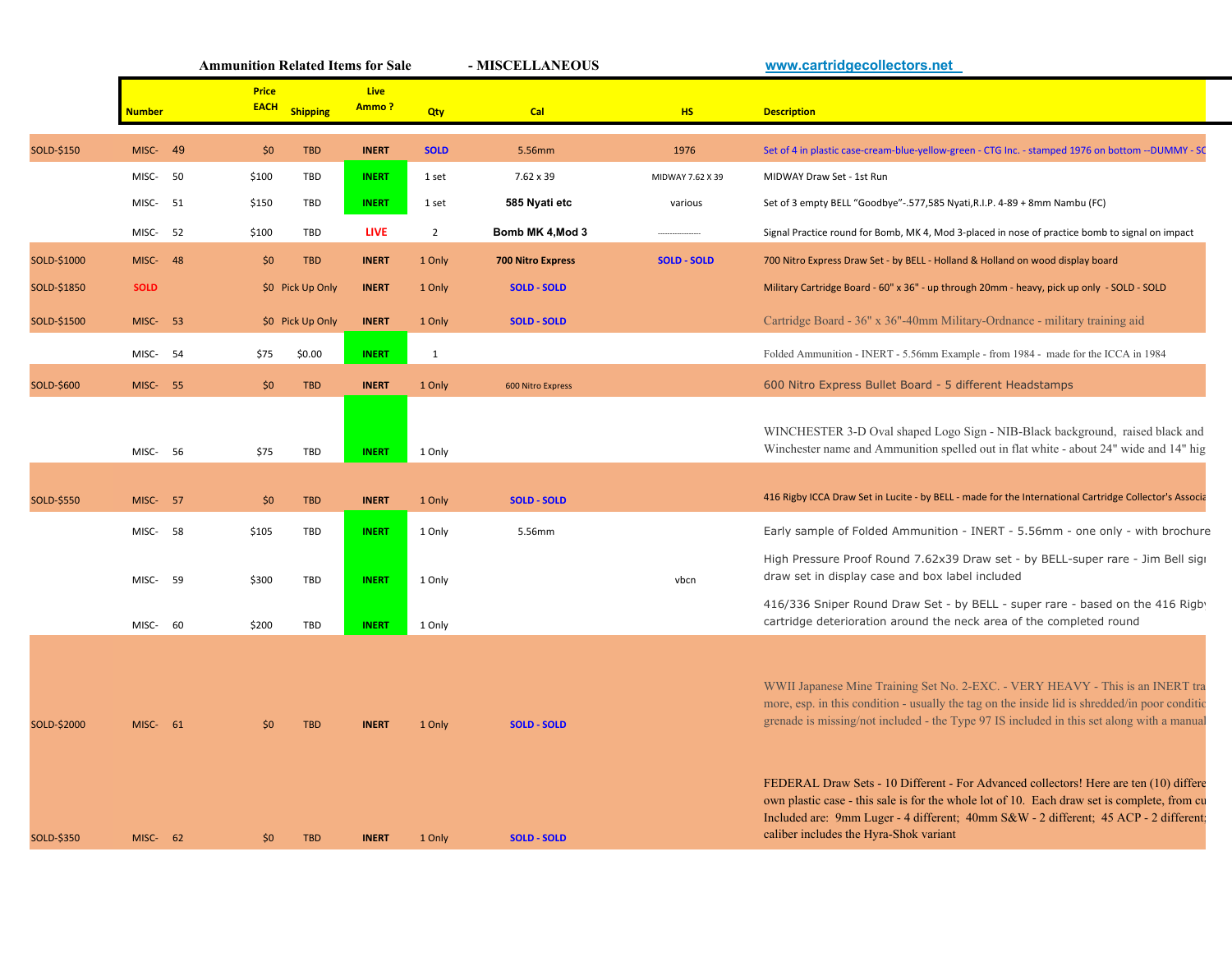|           | MISC-          | 63 | \$385   | <b>TBD</b> | <b>INERT</b> | 1 Only         |                    | Claymore M18A1 Training Set-INERT - AP33-complete-Here's the complete training so<br>blue), cord spool, "clacker", "test" set, and carrying pouch - small tear in "instruction" she<br>the oriiginal blue was painted (very good job though) with OD/green                                                                                                                       |
|-----------|----------------|----|---------|------------|--------------|----------------|--------------------|----------------------------------------------------------------------------------------------------------------------------------------------------------------------------------------------------------------------------------------------------------------------------------------------------------------------------------------------------------------------------------|
|           | MISC-          | 64 | \$275   | <b>TBD</b> | <b>LIVE</b>  | 1 Only         |                    | 22 Rimfire full sets - 4 manufacturers - 1972 - Here are four (4) complete sets of 22 Rim<br>Peters, Winchester, Western, and Remington brands - each is in its own plastic case with<br>old now - perfect for an advanced collector - The sets included here are: Peters, Winches                                                                                               |
|           | MISC-          | 65 | \$260   | <b>TBD</b> | <b>LIVE</b>  | 10 rnds        |                    | 416 Rigby - 10 rounds - John Rigby & Co - ammo wallet/case with 10 rounds, sold as a 1<br>Co - 410gr Solid                                                                                                                                                                                                                                                                       |
|           | MISC-          | 66 | \$12.50 | TBD        | <b>LIVE</b>  | 10             |                    | 50 Cal-BMG Project Salvo-multiple projectile round - have plenty, linked - buy multiple<br>multi-ball (multi-projectile) round from the Project Salvo project (no, NOT the paintball<br>some linkage marks as have been removed from links - if you'd like more than (1), still in<br>specialized barrels and the project didn't fare well and was terminated - have about 75 of |
|           | MISC-          | 67 | \$500   | TBD        | <b>LIVE</b>  | $\mathbf{1}$   |                    | Gatling Gun Blanks-Full unopened Box-Winchester-Scarce to say the least - unopened fi<br>Gatling Gun - 45-70 blank rounds                                                                                                                                                                                                                                                        |
|           | MISC-          | 68 | \$465   | <b>TBD</b> | <b>LIVE</b>  | $\mathbf{1}$   |                    | REM-UMC Moving Picture Blanks - Full Box - OLD-45-70 "Moving Picture" Safety B<br>Remington Arms Co - Scarce at best - Full box of labeled "Safety" 45-70 blanks for "Mo                                                                                                                                                                                                         |
|           | MISC-          | 69 | \$200   | <b>TBD</b> | <b>LIVE</b>  | 3              |                    | 1997 Race Car Tin - NIB - Remington Ltd Edition-22LR - Racecar Tin - Camo Edition,<br>Co Limited Edition - Full tin with 7 different 50-round boxes of Remington ammunition                                                                                                                                                                                                      |
| SOLD-\$85 | <b>SOLD</b> 70 |    | \$0     | <b>TBD</b> | <b>LIVE</b>  | $\overline{2}$ | <b>SOLD - SOLD</b> | "Right of Way" Tin - 2003 - NIB - Remington Ltd Ed- "Right of Way" Tin - 2003 - Full<br>Co Limited Edition-Full tin with $8\,50$ -round boxes of Remington ammunition - #2 of the                                                                                                                                                                                                |
|           | MISC- 71       |    | \$25    | <b>TBD</b> | <b>LIVE</b>  |                |                    | 12 Gauge M3 81mm mortar initiator round - from box - This collector ammunition is for<br>for the 81mm mortar - this round is essentially similar to a blank round and was used to i<br>the case near the base is intentional and helps retain the round in the mortar round - DO I<br>ROUND IN A SHOTGUN - It is a special-purpose round.                                        |
|           | MISC- 72       |    | \$50    | <b>TBD</b> | <b>LIVE</b>  | $\mathbf{1}$   |                    | 45-70 Western Line-Throwing Blanks - full box - 45-70 Line Throwing Blank Full, unor<br>Western, 1943 - This collector ammunition is for a full, un-opened box (20 rounds) for the                                                                                                                                                                                               |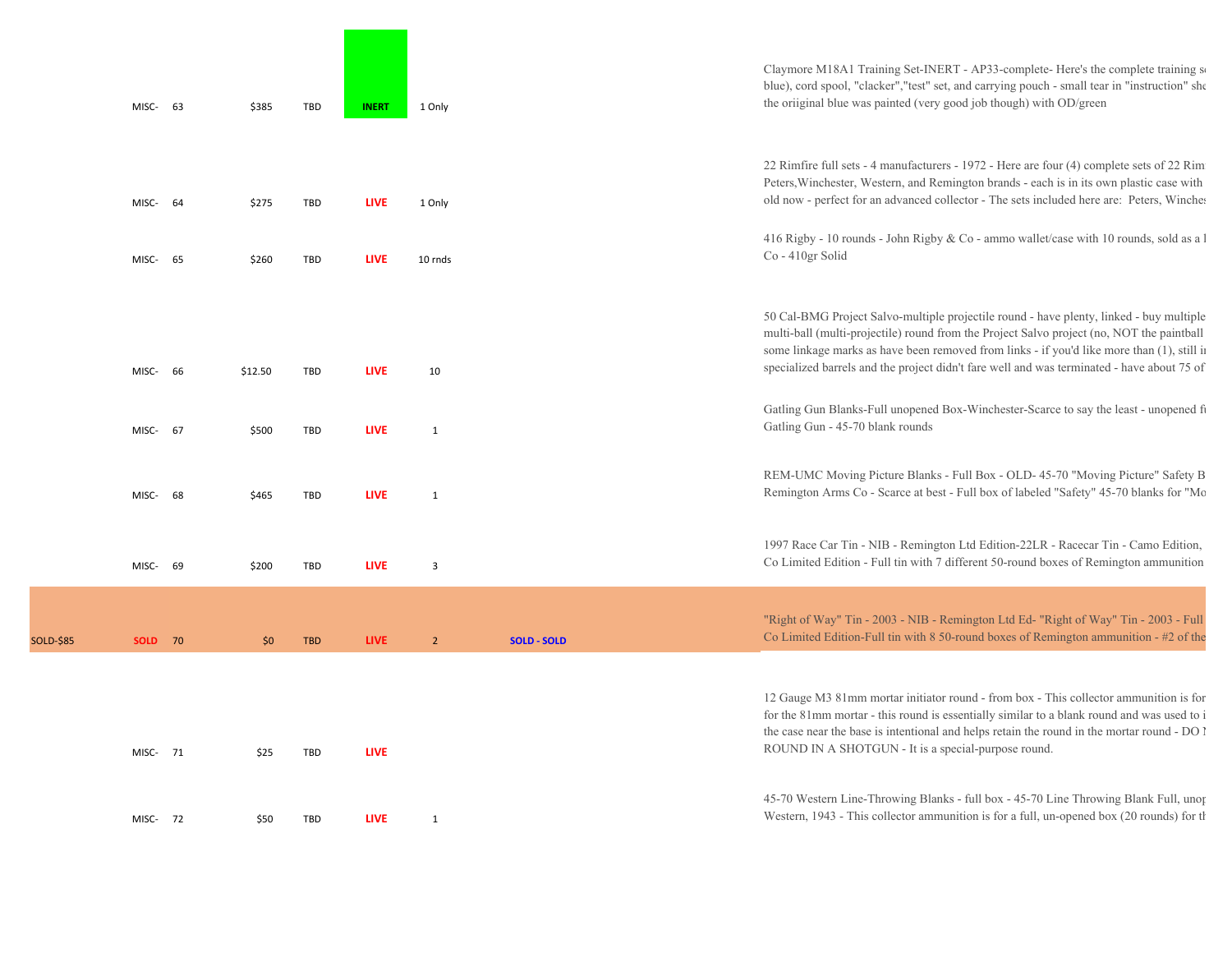Railroad rail hole punch round - 45-70 - 1 only "WHITE" 45-70 - Rail Punch Blank - 1 r collector ammunition is for a single (1) rail-punch round (45-70) just in case you need to of a 90-100# track rail - the head of the round is painted white to signify the power level ROUND IN A SHOTGUN - It is a special-purpose round.

25mm Cannon Inert Rounds-Linked -30 rounds in loading trays and box - this is HEAVY rounds each tray, 1 tray in each side of box

|                  | MISC- 75        |     | \$10         | <b>INERT</b> | $\overline{4}$ | found image-ofc          | Links-5.56mm   | M27 Links, sleeve of 26-metallic belt, 5.56mm - mfr by IDP, INC                                                                                                                                                     |
|------------------|-----------------|-----|--------------|--------------|----------------|--------------------------|----------------|---------------------------------------------------------------------------------------------------------------------------------------------------------------------------------------------------------------------|
|                  | MISC-           | 76  | \$75         | <b>INERT</b> | $\mathbf{1}$   |                          | WHERE IS IT ?? | USA cluster bomb, DUMMY. INERT-BDU-28/B-Mfr 11-66-paint a bit scarred                                                                                                                                               |
|                  | MISC-           | 77  | \$125        | <b>INERT</b> | 1              | found image-ofc          |                | Claymore INERT Training Aid                                                                                                                                                                                         |
|                  | MISC-           | 78  | \$65         | <b>INERT</b> | 1              | found image-ofc          |                | USA Cluster Bomb-INERT-3 1/2" diam, green, marked L22 on 1 side, U8 on other                                                                                                                                        |
|                  | MISC- 79        |     | \$395        | <b>INERT</b> | 1              | found image-ofc          |                | M80 Mine - Training - this is the TOTALLY INERT Training Mine for the M19 which<br>States anti-tank blast mine which replaced the M15 mine. This anti-tank mine training a<br>original carrying handle on one side. |
|                  | 50BMG-10        |     | \$35         | <b>LIVE</b>  | 1              |                          |                | M48A1 Spotter Round - HS: LC 66 - aka "BAT" round for the M40 106mm Recoilless                                                                                                                                      |
| SOLD-\$ 80       | MISC- 80        |     | \$0          | <b>INERT</b> | $\mathbf{1}$   | <b>SOLD - SOLD</b>       |                | USA cluster bomb, DUMMY.INERT-BDU-28/B-Mfr 1966-paint excellent                                                                                                                                                     |
| SOLD-\$300       | MISC-           | 81  | \$0          | <b>LIVE</b>  | $\mathbf{1}$   | <b>SOLD - SOLD</b>       |                | Full Box, DARDICK TROUNDS, 38 Special, Green-Mint Box                                                                                                                                                               |
| SOLD-\$100       | <b>MISC-</b> 82 |     | \$0          | <b>LIVE</b>  | $\mathbf{1}$   | <b>SOLD - SOLD</b>       |                | Dardick Tround-38 Special shot catridge-rare-with photocopy of box label                                                                                                                                            |
| SOLD-\$60        | MISC- 83        |     | $50^{\circ}$ | <b>INERT</b> | $\mathbf{1}$   | <b>SOLD - SOLD</b>       |                | Dardick Tround- .22 Triplex Flechette new empty case-white                                                                                                                                                          |
| SOLD-\$75        | MISC- 84        |     | \$0          | <b>INERT</b> | <sup>1</sup>   | <b>SOLD - SOLD</b>       |                | Dardick Tround- .22 Triplex Flechette new empty case, with insert, primer pocket-white                                                                                                                              |
| SOLD-\$100       | MISC-           | 85  | \$0          | <b>INERT</b> | $\mathbf{1}$   | <b>SOLD - SOLD</b>       |                | Dardick Tround - 38 Special-Factory Dummy, white                                                                                                                                                                    |
| SOLD-60          | MISC-           | -86 | \$0          | <b>LIVE</b>  | $\mathbf{1}$   | <b>SOLD - SOLD</b>       |                | Dardick Tround - .22Machinegun,. Green - HS: U impressed                                                                                                                                                            |
| SOLD-\$30        | MISC- 87        |     | \$0          | <b>LIVE</b>  | $\mathbf{1}$   | <b>SOLD - SOLD</b>       |                | Dardick Tround - .22 Pistol. Green - HS: DC .22                                                                                                                                                                     |
| SOLD-\$65        | MISC-           | 88  | \$0          | <b>LIVE</b>  | $\mathbf{1}$   | <b>SOLD - SOLD</b>       |                | Dardick Tround - 38 Special - DARDICK CORP-HAMDEN, CONN ETC PRINTED OI                                                                                                                                              |
| <b>SOLD-\$40</b> | MISC-           | 89  | \$0          | <b>LIVE</b>  | $\mathbf{1}$   | <b>SOLD - SOLD</b>       |                | Dardick Tround - .38 Rifle (MG),. Green - HS: U impressed with dot in middle of U                                                                                                                                   |
|                  | <b>US-SS</b> 17 |     | \$5          | <b>LIVE</b>  | 1              |                          |                | Winchester CE8ZRV Reduced Velocity Industrial Shell-Zinc-HS: WINCHESTER SUPER-X No 8 INDUSTRI                                                                                                                       |
|                  | MISC- 90        |     | \$250        | <b>LIVE</b>  | 241 Lot        |                          |                | .303 British-Militar & Commercial-varios HS - 241 rounds                                                                                                                                                            |
|                  | 50BMG-11        |     | \$12.50      | <b>LIVE</b>  | 50             |                          |                | 50 BMG Project Salvo Squeezebore round -HSS: LC 55. red pa, 3 pri stks; 10 @ \$10/each - in links                                                                                                                   |
|                  | MISC-           | 91  | \$22         | <b>LIVE</b>  | $\overline{4}$ |                          |                | 14.5x51 mm M-182, for Artillery Trainer 14.5, M31 - 6-second delay fuze-yellow tip, tip marked 6-<br>HS: 14.5X51 DAG -LOT#202/65                                                                                    |
|                  | MISC-           | 92  | \$30         | <b>LIVE</b>  | 1              |                          |                | 14.5 X 51mm M-181, for Artillery Trainer 14.5, M31 - 3-second delay fuze-yellow tip, HS: 14.5X51 DA<br>with box -LOT#203/65                                                                                         |
|                  | MISC-           | 93  | \$30         | <b>LIVE</b>  | 1              |                          |                | 14.5 X 51mm M-183, for Artillery Trainer 14.5, M31 -PD Fuze, Charge-1-red tip, HS: 14.5X51 DAG<br>--LOT#1-5, green pa                                                                                               |
|                  | <b>US-SS</b> 16 |     | \$165        | <b>LIVE</b>  | 1              |                          |                | Full box, DEFIANCE - 20 Ga. 2 1/2" - 2 1/4-smokeless--7/8-7 1/2-United States Catridge CO.                                                                                                                          |
|                  | MISC-           | 94  | \$3          | <b>LIVE</b>  | $\overline{4}$ |                          |                | Thompson-Center shot catridges-HS: R-P 44 REM MAG - Green plastic shot sabot                                                                                                                                        |
|                  | MISC- 96        |     |              |              |                | see ol listing-14.5 case |                |                                                                                                                                                                                                                     |

MISC‐ 73 \$35 TBD **LIVE** 1

74 \$300 **INERT** 1

MISC-74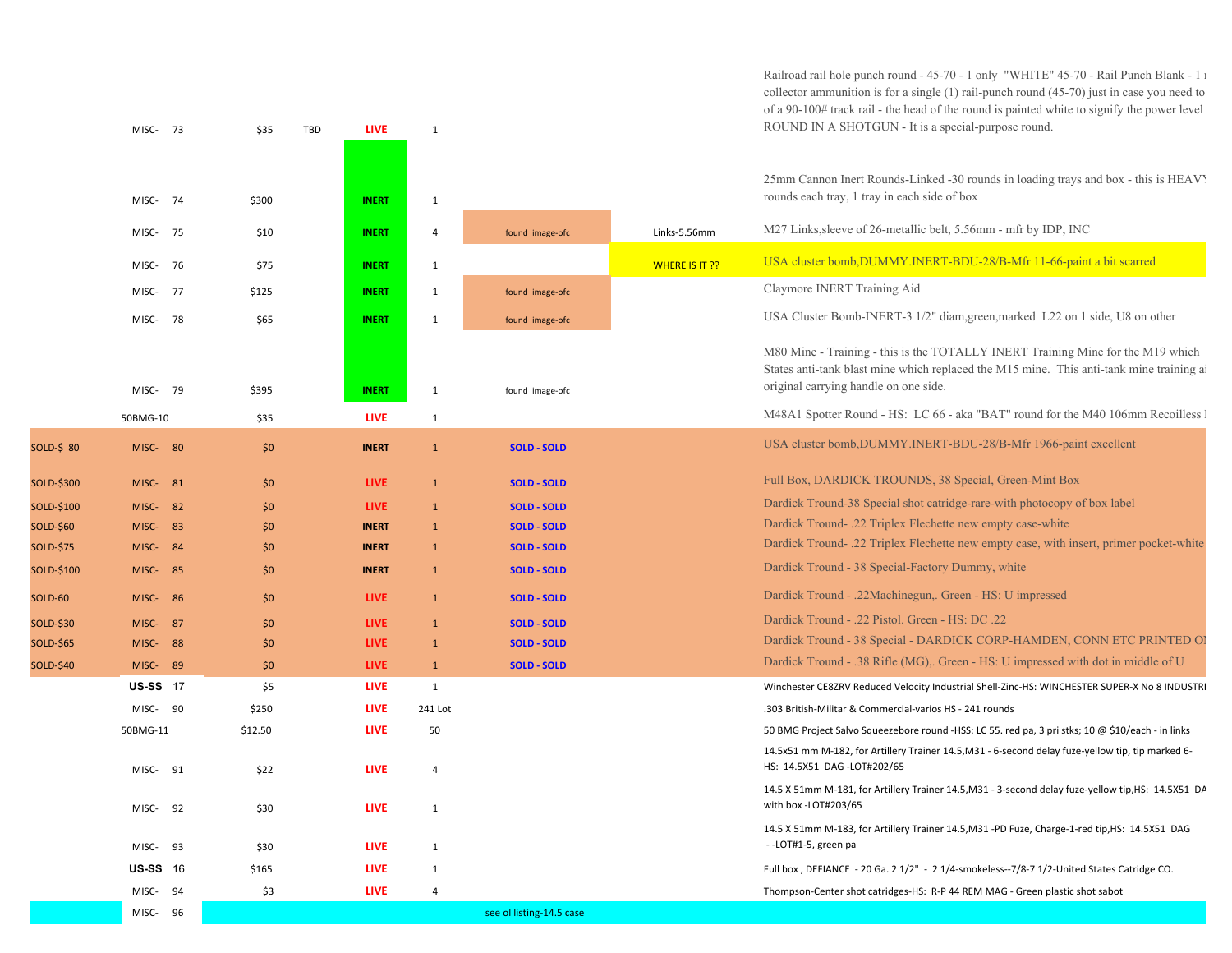|                   | MISC-     | 97   | \$18    | <b>INERT</b> | 3              | 30mm               | DUMMY CARTRIDGE 30MM    | 30 MM Drill Round -HS: DUMMY CARTRIDGE 30MM- 1 piece non-magnetic exc for primer insert whi                                                                                        |
|-------------------|-----------|------|---------|--------------|----------------|--------------------|-------------------------|------------------------------------------------------------------------------------------------------------------------------------------------------------------------------------|
| <b>SOLD-\$25</b>  | MISC-     | -98  | \$0     | <b>INERT</b> | $\mathbf{1}$   | <b>SOLD - SOLD</b> |                         | NEWCO Flash Powder - Empty can-Extra Fast Speed                                                                                                                                    |
| SOLD-\$50         | MISC-     | 99   | \$0     | <b>INERT</b> | $\mathbf{1}$   | 37mm               | 37MM MK1A2<br>LOT 527-2 | 37mm MK 1A2 INERT round-1941P.E.&M CO projectile-fuze inert                                                                                                                        |
|                   | MISC-     | 100  | \$18    | <b>INERT</b> | $\overline{2}$ | 30mm               | DUMMY CARTRIDGE 30MM    | 30 MM Drill Round -HS: DUMMY CARTRIDGE 30MM- 1 piece non-magnetic exc for primer insert whi                                                                                        |
|                   | MISC-     | 101  | \$8     | <b>INERT</b> | 1              | 20MM               |                         | CARTRIDGE DRILL 20MM M18A3 1-PIECE DRILL ROUND, NO PRIMER                                                                                                                          |
|                   | MISC-     | 102  | \$8     | <b>INERT</b> | $\overline{2}$ | 20MM               |                         | 1-PIECE DRILL ROUND, NO PRIMER                                                                                                                                                     |
|                   | MISC-     | 103  | \$18    | <b>LIVE</b>  | 1              | 22mm               | 3 PMB 64 CAL 22         | French 22mm Flare - Red Aluminum case-2.92" OAL - Large red R on top wad -GEVELOT MARKED PF                                                                                        |
|                   | MISC-     | 104  | \$18    | <b>LIVE</b>  | 1              | 22mm               | 2 PMB 64 CAL 22         | French 22mm Flare - Green Aluminum case-2.92" OAL - Large green V on top wad -GEVELOT MARKE                                                                                        |
|                   | MISC-     | 105  | \$18    | <b>LIVE</b>  | 1              | 22mm               | 2 PMB 64 CAL 22         | French 22mm Flare - Yellow Aluminum case-2.92" OAL - Large yellow J on top wad -GEVELOT MARKI                                                                                      |
|                   | MISC-     | 106  | \$100   | <b>INERT</b> | 5              | 38 Spl             | Pat Pending/patent #    | MAHAN Safe Rounds - set of 2 - 1 with patent pending and other with actual paten number - super<br>about 800 in existence - see article in March, 1986 AmericanRifleman            |
|                   | MISC-     | 107  | \$22    | <b>LIVE</b>  | 1              | 38 S&W             | Various                 | Box of 70, 38 S&W blanks - mixed headstamps                                                                                                                                        |
|                   | MISC-     | 108  | \$185   | <b>INERT</b> | 1              | 57 <sub>mm</sub>   |                         | M22 Drill cartridge for M1 57mm anti-tank and British 6 pounder-lacquered steel case - INERT - w/sl                                                                                |
|                   | MISC-     | 109  | \$150   | <b>INERT</b> | 1              | .338 Win Mag       | SUPER-X 338 WIN MAG     | 1955, Salesman's Sample Kit - in red leatherette pouch-w/brochure                                                                                                                  |
|                   | MISC-     | 110" |         | <b>INERT</b> | 1              |                    |                         | Spanish-American War, field issue, 45-70-exc lcond, leather good                                                                                                                   |
|                   | MISC-     | 111  | TBD     | <b>INERT</b> | 1              |                    |                         | Prairie belt, 45-70-Appears unissued-little dirty from lying around                                                                                                                |
|                   | MISC-     | 112  | \$0     | <b>LIVE</b>  | $\mathbf{1}$   | .38 Special        | <b>SOLD-SOLD-SOLD</b>   | USAC plastic -cased ammo dealer demo kit-10 boxes of 6 rounds each                                                                                                                 |
|                   | MISC-     | 113  | \$0     | <b>INERT</b> | $\mathbf{1}$   | 45-70 Govt         | <b>SOLD -SOLD-SOLD</b>  | Lyman LARGE tool handl, 310 Tool - #7000058 - NEW                                                                                                                                  |
|                   | MISC-     | 114  | \$0     | <b>INERT</b> | $\mathbf{1}$   | 45-70 Govt         | <b>SOLD-SOLD-SOLD</b>   | Lyman Die Set NEW - 45-70 Government for 310 Tool - #7020120                                                                                                                       |
|                   | MISC-     | 115  |         | <b>INERT</b> | $\mathbf{1}$   | 45-70 Govt         |                         | LEE Classic Loader - 45-70 Government - #90264                                                                                                                                     |
|                   | MISC-     | 116  | \$80    | <b>INERT</b> | 1              | 5.56mm             | Folded ammo             | Stamped GTG 1981-black plastic case-BLACK ammunition casing-loaded & unloaded rounds                                                                                               |
|                   | MISC-     | 117  | \$0     | <b>INERT</b> | $\mathbf{1}$   | 5.56mm             | Folded ammo             | Stamped GTG 1981-blue plastic case-BLUE ammunition casing-loaded & unloaded rounds                                                                                                 |
|                   | MISC-     | 118  | \$0     | <b>INERT</b> | $\mathbf{1}$   | 5.56mm             | Folded ammo             | Stamped GTG 1981-black plastic case-GREEN ammunition casing-loaded & unloaded rounds                                                                                               |
|                   | MISC-     | 119  | \$0     | <b>INERT</b> | $\mathbf{1}$   | 5.56mm             | Folded ammo             | Stamped F A 1976-black plastic case-DARK GREEN & YELLOW ammunition casing-2 rnds                                                                                                   |
|                   | MISC-     | 120  | \$0     | <b>INERT</b> | 1              | 5.56mm             | Folded ammo             | Stamped F A 1976-black plastic case, W/Hoppmann insert--BLUE GREEN & WHITE ammunition casir                                                                                        |
|                   | MISC-     | 121  | \$0     | <b>INERT</b> | $\mathbf{1}$   | 5.56mm             | Folded ammo             | Stamped F A 1976-black plastic case, W/Hoppmann insert--BLUE & WHITE ammunition casing-2 ro                                                                                        |
|                   | MISC-     | 122  | \$265   | <b>INERT</b> | 1              | 75mm               | Drill round             | INERT-M310A1-TRAPDOOR in base-26" OAL - ship Wgt 22#                                                                                                                               |
|                   | MISC-     | 123  | \$225   | <b>INERT</b> | 1              | 75mm               | Drill round             | INERT-M31OA1 - LOT NOF-1-65 1953-small dent on 1 side at too of proj-28" OAL - ship Wgt 22#                                                                                        |
|                   | MISC-     | 124  | TBD     | <b>INERT</b> | 1              | 106mm              | <b>Empty-Fired Case</b> | INERT-M94B1 - SIW 24-34 1968 - OAL 24" - ship Wgt 12#                                                                                                                              |
|                   |           |      |         |              |                |                    |                         |                                                                                                                                                                                    |
|                   | MISC-     | 125  | \$250   | <b>INERT</b> | 1              | 90mm               | Drill round             | INERT-Stamped on side: 90MM. DRILL CARTRIDGE. M12B1 S.S.S.1943 - OAL= 38 "Ship Wgt=50# +/<br>base plate stamped: DRILL CARTRIDGE BASE 90MM M12 & m=M12B1 MMC 1943                  |
|                   | MISC- 126 |      | \$345   | <b>INERT</b> | 1              | 75mm               | Dummy - HE              | 75mm M3A1 LOT-MOF-1769-1953-OAL=29"-Ship Wgt= 22# +/- - Blue paint band around case-BLUE<br>labeled 75R CTG309A INERT - Proj stamped: 75MM HE M309A1 - Fuze marked: FUZE DUMMY M73 |
| <b>SOLD-\$300</b> | MISC-     | 127  | \$0     | <b>INERT</b> | $\mathbf{1}$   | <b>105mm</b>       | Dummy                   | For Gun M68 - 32.5" OAL - Discarding sabot (complete)-WITH shipping container-for M48, M60, & ea<br>Abrams - TPDS-T M724A1 Tracer round                                            |
| <b>SOLD-\$65</b>  | MISC- 128 |      | \$0     | <b>INERT</b> | $\mathbf{1}$   | 25mmx137mm         | Dummy                   | KBA Oerlikon Dummy-Blue proj marked TP 16-6-80 HS: BM 002 OE 83 - for autocannon                                                                                                   |
| <b>SOLD-\$60</b>  | MISC- 129 |      | \$0     | <b>INERT</b> | $\mathbf{1}$   | 25mmx137mm         | Dummy                   | KBA Oerlikon Dummy-Blue proj - HS: BM 002 OE 83 - for autocannon                                                                                                                   |
| <b>SOLD-\$55</b>  | MISC-     | 130  | \$0     | <b>INERT</b> | $\mathbf{1}$   | 25mmx137mm         | Dummy                   | KBA Oerlikon Dummy-NO HS - for autocannon                                                                                                                                          |
| <b>SOLD-\$250</b> | MISC- 131 |      | \$0     | <b>INERT</b> | $\mathbf{1}$   | 120mm              | Proj Only               | Projectile only TP-T M359E1-60# ship-18+" OAL - dated 1958                                                                                                                         |
|                   | MISC- 132 |      | TBD     | <b>INERT</b> | 1              | 2.75" Rocket       | Head Only               |                                                                                                                                                                                    |
|                   | MISC- 133 |      | \$1,000 | <b>INERT</b> | 1              | 50-70              | Loading Set             | RARE-complet-exc+ con                                                                                                                                                              |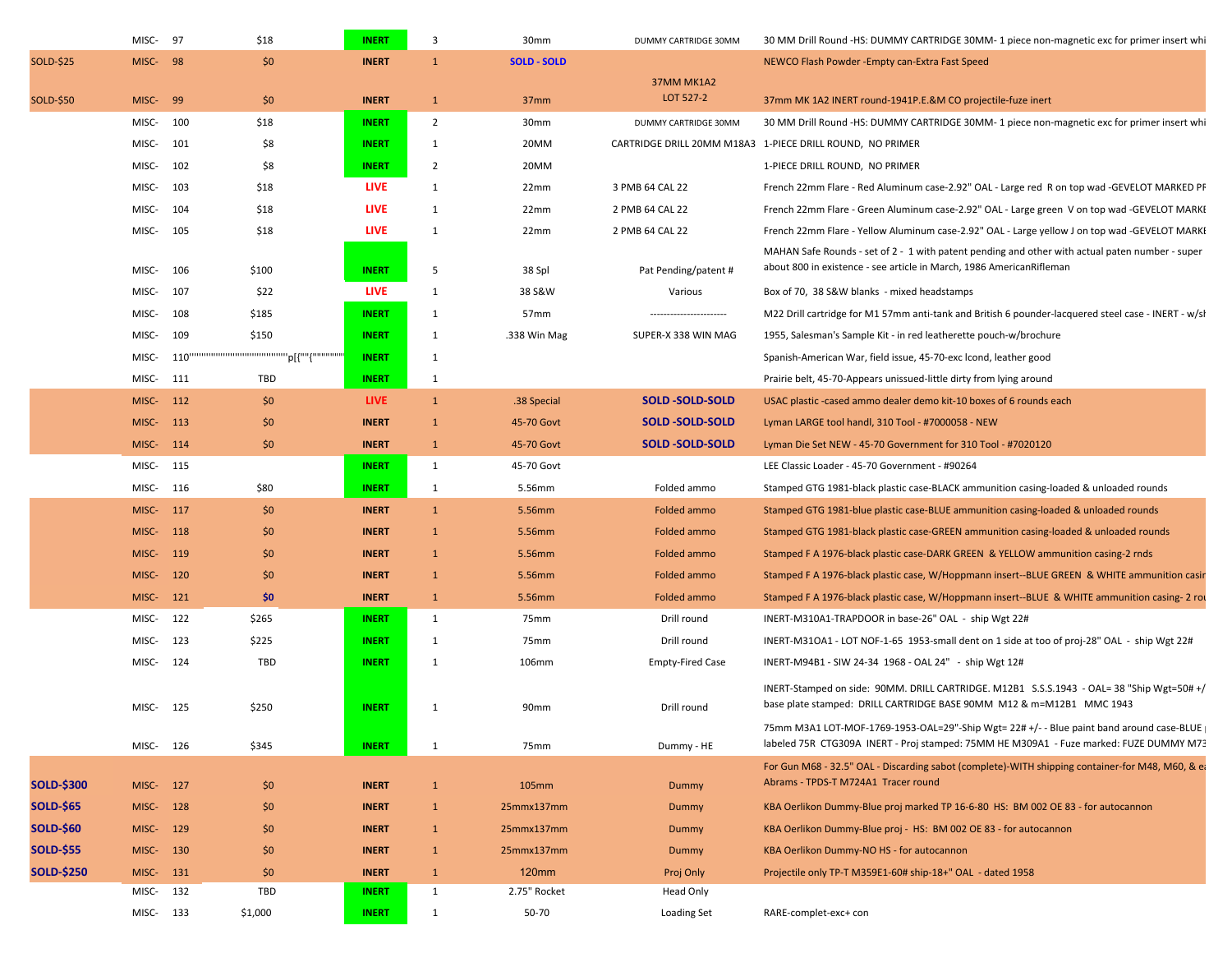|                   | MISC-     | 134   | \$29  | <b>INERT</b> | -1             | 40mm Bofors                | Clip, Charger                | M3 Charger Clip for twin Bofors 40mm gun, M2A1 - Cannon, 40MM Dual Automatic Gun: M2A1 - go<br>ARMY - dated 1944                                                                                                                                                              |
|-------------------|-----------|-------|-------|--------------|----------------|----------------------------|------------------------------|-------------------------------------------------------------------------------------------------------------------------------------------------------------------------------------------------------------------------------------------------------------------------------|
|                   | MISC-     | 135   | \$29  | <b>INERT</b> | $\mathbf{1}$   | <b>WWI</b>                 | Web Gear                     | 1918 Rusell 45 Auto double mag web pouch - tan - appears unissued                                                                                                                                                                                                             |
|                   | MISC- 136 |       | \$0   | <b>INERT</b> | $\mathbf{1}$   | 45-70                      | Ammo pouch-leather           | McKeever 45-70 ammo pouch - leather fastener - Marked "Rock Island" - black                                                                                                                                                                                                   |
|                   | MISC-     | 137   | \$225 | <b>INERT</b> | 1              | 45-70                      | Ammo pouch-leather<br>w/tool | McKeever 45-70 ammo pouch - metal fastener - Marked "Watervliet Arsenal" - 1879 marked<br>tool in compartment inside pouch                                                                                                                                                    |
| <b>SOLD-\$25</b>  | MISC-     | 138   | \$0   | <b>LIVE</b>  |                | 8x56R                      | Nazi Marked                  | Nazi marked 8x56R for Steyr M95 - 2 boxes - 10 rounds each/en-bloc-Each box contains two 5-round<br>clips - the clips are each stamped on the bottom as well as each of the rounds - Official Name: Patro<br>8mm"S" (Cartridge M1930, cal. 8mm Spitzer type bullet): Austria. |
| <b>SOLD-\$125</b> | MISC-     | 139   | \$0   |              | $\mathbf{1}$   | 5.56mm                     | <b>Folded ammo</b>           | Injection molding sprue - ICCA 1984 commemorative edition - not frequently seen                                                                                                                                                                                               |
|                   | MISC-     | 140   | \$75  | <b>INERT</b> | $\mathbf{1}$   | 5.56mm                     | Folded ammo                  | Folded Ammunition - INERT - 5.56mm Example - from 1984 - made for the ICCA in 1984 - in origi                                                                                                                                                                                 |
|                   | MISC-     | 141   | \$10  | <b>INERT</b> | 1              | 5.56mm                     | Links-5.56mm                 | M27 Links, sleeve of 26-metallic belt, 5.56mm - mfr by IDP, INC                                                                                                                                                                                                               |
|                   | MISC-     | 142   | \$55  | <b>INERT</b> | $\mathbf{1}$   | 57 <sub>mm</sub>           | Drill Round                  | M22 Drill Round                                                                                                                                                                                                                                                               |
|                   | MISC-     | 143   | \$400 | <b>INERT</b> | 1              | 106mm                      | Drill Round                  | Recoiless Rifle - M368 drill round - HEP-T - dated 1956 105mm T139E45 106mm T139E47-High-Explo                                                                                                                                                                                |
|                   |           |       |       |              |                |                            |                              | U.S. 105/106mm Recoilless Rifle HEP-T Projectile-MINT! - The High Explosive P                                                                                                                                                                                                 |
|                   | MISC-     | 144   | TBD   | <b>INERT</b> | 1              | 76mm                       | <b>Fired Case</b>            | M26P1-Shell M42A1-Lot LOP-9-44-X-FIRED CASE ONLY                                                                                                                                                                                                                              |
|                   | MISC-     | 145   | TBD   | <b>INERT</b> | 2              | 3"                         | Dummy, wood                  | MK 6 50 CAL 3"-DATED 1944                                                                                                                                                                                                                                                     |
|                   | MISC-     | 146   | TBD   | <b>INERT</b> | $\overline{2}$ | 3"                         | <b>Fired Case</b>            | MK 9 MOD 0 50 CAL 3"-DATED -2-1956-electric primed -2nd is dated 6-54                                                                                                                                                                                                         |
|                   | MISC-     | 147   | \$75  | <b>INERT</b> | 1              | 45-70                      | Loading Tool                 | Lyman Ideal Resizing Tool - 45-70                                                                                                                                                                                                                                             |
| <b>SOLD-\$125</b> | MISC-     | 148   | \$0   | <b>INERT</b> | $\mathbf{1}$   | 40mm                       | Bandoleer-pocket             | 40mm rounds, fired w/protetie cap, 6 pockt cloth badoleer-40mm M118-1974-tear in 1 pocket                                                                                                                                                                                     |
| <b>SOLD-\$300</b> | MISC-     | 149   | \$0   | <b>INERT</b> | $\mathbf{1}$   | <b>Bomb, Fragmentation</b> | 20#                          | ANM41A2 Fragmentation Bomb, airdrop-20 Lb frag bomb which is part of a 6-piece cluster bomb as!                                                                                                                                                                               |
|                   | MISC-     | 150   | \$38  | <b>INERT</b> | $\mathbf{1}$   | M-31, INERT                | Rifle Grenade                | Sept, 1963-Exc condition-Blue, White lettering, Practice round, fins very good, nose dent                                                                                                                                                                                     |
|                   | MISC-     | 151   | \$38  | <b>INERT</b> | $\mathbf{1}$   | M-31, INERT                | Rifle Grenade                | June, 1964-Good condition-Blue, White lettering, Practice round, fins good-nose dent                                                                                                                                                                                          |
|                   | MISC-     | 152   | \$0   | <b>INERT</b> | $\mathbf{1}$   | M-11A4, INERT              | <b>Rifle Grenade</b>         | July, 1952-Exc condition-Black, White lettering, Practice round                                                                                                                                                                                                               |
|                   | MISC-     | 153   | TBD   | <b>INERT</b> | $\mathbf{1}$   | 60 <sub>mm</sub>           | 60mm Mortar, practice        | M69 practice round-60mm mortar-lot F.A.3-1-fins mint-exc overall                                                                                                                                                                                                              |
|                   | MISC-     | 154   | TBD   | <b>INERT</b> | 1              | 60mm                       | 60mm Mortar, practice        | Practice round-60mm mortar-no markings                                                                                                                                                                                                                                        |
| <b>SOLD-\$225</b> | MISC-     | 155   | \$0   | <b>INERT</b> | $\mathbf{1}$   | 81 <sub>mm</sub>           | 81mm Mortar, practice        | Practice round-body appears new-OD green-M24 tail fin-M374A1 HE body-dated 1973-OAL 21"                                                                                                                                                                                       |
| <b>SOLD-\$250</b> | MISC- 156 |       | \$0   | <b>INERT</b> | $\overline{1}$ | 81mm                       | 81mm Mortar, practice        | Practice round-body appears new-dark green-M24 tail fin-M374A1 HE body-dated 1974-OAL 21"                                                                                                                                                                                     |
|                   |           |       |       |              |                |                            |                              | Fuze MT XM563E4 1969 WTX-6-3 - mechanical time fuze for use with the 105mm M546 anti-pe                                                                                                                                                                                       |
| <b>SOLD-\$80</b>  | MISC-     | - 157 | \$0   | <b>INERT</b> | $\mathbf{1}$   | 105mm                      | <b>FUZE-105mm Howitzer</b>   | flechette howitzer roundalso known as the "Beehive" round.                                                                                                                                                                                                                    |
| <b>SOLD-\$125</b> | MISC- 158 |       | \$0   | <b>INERT</b> | $\mathbf{1}$   | 81mm                       | FUZE-81mm mortar             | Fuze T SQ M77 AMO - This is a combination time and superquick fuze which provides either superqu<br>impact action or time functioning for airbursts. It is used for 81mm HE and smoke cartridges.                                                                             |
|                   | MISC-     | 159   | TBD   | <b>INERT</b> | $\mathbf{1}$   | 37mm                       | Projectile                   | Projectile only w/nose fuze-3,7 cm K7 40 dah 42 115-151mm OAL-marked cky or oky on body                                                                                                                                                                                       |
|                   | MISC-     | 160   | TBD   | <b>INERT</b> | -1             | 40mm                       | Projectile                   | Projectile only - 41.46mm-155mm/6"long - Marked 31 on base                                                                                                                                                                                                                    |
|                   | MISC-     | 161   | TBD   | <b>INERT</b> | $\mathbf{1}$   | 40mm                       | Projectile                   | Projectile body - MK II T/L7 only - OAL 131mm-dated 1946 - green body                                                                                                                                                                                                         |
|                   | MISC-     | 162   | TBD   | <b>INERT</b> | 1              | 40mm                       | Projectile                   | Bofors-Projectile body - 40MM O T P S M K 138.5mm - OAL 131mm-dated 6/45-yellow body                                                                                                                                                                                          |
|                   | MISC-     | 163   | TBD   | <b>INERT</b> | $\overline{2}$ | 30mm                       | Projectile                   | Projectile only - - OAL 119mm-NO other markings                                                                                                                                                                                                                               |
|                   | MISC-     | 164   | TBD   | <b>INERT</b> | $\overline{2}$ | 30mm                       | Projectile                   | Projectile only - - OAL 89mm - T328 ZEL 2-17 DATED 55                                                                                                                                                                                                                         |
|                   | MISC-     | 165   | TBD   | <b>INERT</b> | $\overline{2}$ | 30mm                       | Projectile                   | Projectile only - - OAL 107.5mm-NO other markings-alum nose cap                                                                                                                                                                                                               |
|                   | MISC-     | 166   | TBD   | <b>INERT</b> | 1              | 20mm                       | Projectile                   | Projectile only - - OAL 92.1mm - GLN-4-01-71-XM212E1 - White Lettering                                                                                                                                                                                                        |
|                   | MISC- 167 |       | TBD   | <b>INERT</b> | 1              | 20mm                       | Projectile                   | Projectile only - - OAL 92.1mm - GLN-4-01-71-XM212E1 - NO Lettering                                                                                                                                                                                                           |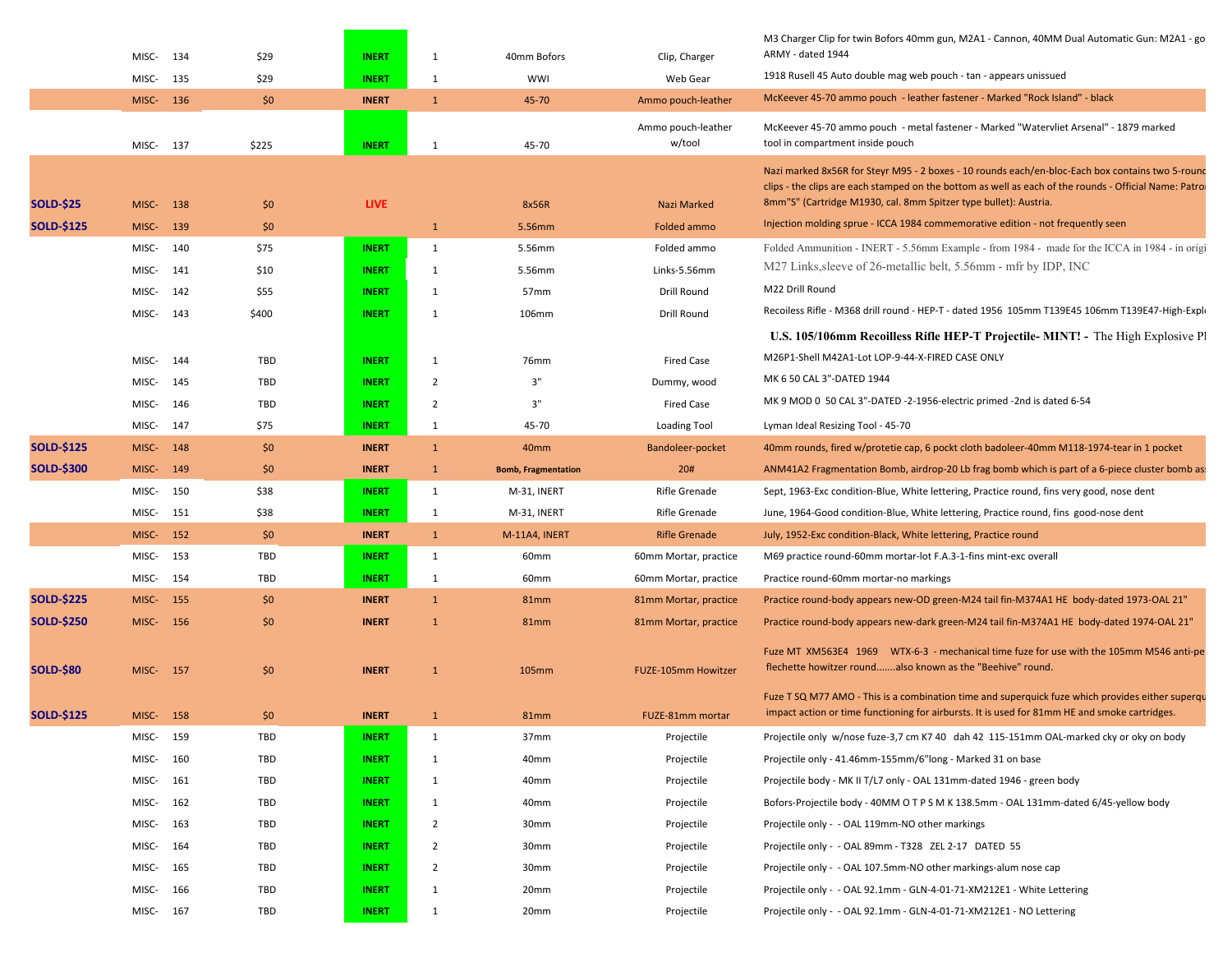|                   | MISC-     | 168 | \$35  | <b>INERT</b> | 1              | 9 <sub>mm</sub>               | M-43 empty box              | EMPTY box for Star M-43 9mm pistol from interarms=red plastic-manual, cleaning items                                                                                                                              |
|-------------------|-----------|-----|-------|--------------|----------------|-------------------------------|-----------------------------|-------------------------------------------------------------------------------------------------------------------------------------------------------------------------------------------------------------------|
|                   | MISC-     | 169 | \$205 | <b>INERT</b> | 1              | M-11A4, INERT                 | Rifle Grenade               | July, 1952-Exc condition-Black, White lettering, Practice round                                                                                                                                                   |
|                   | MISC-     | 170 | TBD   | <b>LIVE</b>  | $\mathbf{1}$   | <b>XM48E3</b>                 | Smoke Grenade               | Red Smoke grenade-Fuze XM227E1                                                                                                                                                                                    |
|                   | MISC-     | 171 | \$45  | <b>INERT</b> | $\overline{2}$ | 20mm                          | P181-3F-39 - waffe          | 137.78mm OAL-case mouth 21mm+/--rim 26.84mm-belt-28.42mm-waffenstamped WaA22-fired cas                                                                                                                            |
|                   | MISC-     | 172 | TBD   | <b>INERT</b> | 1              | Grenade Launcher              | M1A2                        | Unused grenade adapter M1A2-1945 MOD 3-69                                                                                                                                                                         |
| <b>SOLD-\$325</b> | MISC-     | 173 | \$0   | <b>INERT</b> | $\mathbf{1}$   | Reloader                      | <b>USAC Hand Reloader</b>   | Hand reloading toolfor USAC plastic cases + instructions+both sizes of primer punches                                                                                                                             |
| <b>SOLD-\$225</b> | MISC- 174 |     | \$0   | <b>INERT</b> | $\mathbf{1}$   | 3"                            | Projectile                  | M62A1 3" AP projetile ONLY-13" OAL                                                                                                                                                                                |
| <b>SOLD-\$55</b>  | MISC-     | 175 | \$0   | <b>LIVE</b>  | $\overline{2}$ | 8 <sub>mm</sub>               | am $S* 742$<br>auy S* 12 41 | DANGEROUS!!!-B Patrone rounds-black pa, 3 pri stks-black band on projectile-2 different HS<br>DO NOT PURCHASE THESE UNLESS YOUKNOW WHAT THEY ARE AND HOW TO<br>HANDLE THEM - EXTREMELY DANGEROUS - price per each |
|                   | MISC-     | 176 | \$650 | <b>INERT</b> | $\overline{2}$ | AT-4                          |                             | AT-4 Launchers, fired - inert - exc cond                                                                                                                                                                          |
|                   | MISC-     | 177 | \$650 | <b>INERT</b> | $\overline{2}$ | <b>TOW</b>                    |                             | TOW launchers - fired - no sighting equipment of course                                                                                                                                                           |
|                   | MISC-     | 178 | \$500 | <b>LIVE</b>  | 1              | .38 Spl Collection            | various                     | 3 plexiglass cases - 2 full, 1 partially full - includes both SAFE rounds                                                                                                                                         |
|                   | MISC-     | 179 | \$100 | <b>LIVE</b>  | $\mathbf{1}$   | 5.56 NATO                     | SAW pack                    | 200-round SAW pack with M200 Blanks and cloth carrying pouch                                                                                                                                                      |
|                   | MISC-     | 180 | \$45  | <b>INERT</b> | 1              | Reloader                      | <b>USAC Hand Reloader</b>   | Hand reloading toolfor USAC plastic cases + blister card (little crinkled/worn) and photocopy of instr                                                                                                            |
|                   | MISC-     | 181 | \$55  | <b>INERT</b> | 1              | Reloader                      | <b>USAC Hand Reloader</b>   | Hand reloading toolfor USAC plastic cases + blister card + original instructions - good condition over                                                                                                            |
|                   | MISC-     | 182 | \$35  | <b>INERT</b> | 1              | 30-06                         | 250-rnd belt                | Browning MG Cloth Belt, OD                                                                                                                                                                                        |
|                   | MISC-     | 183 | \$35  | <b>INERT</b> | 1              | 30-06                         | 250-rnd belt                | Cloth Belt, Russell-Exc-white                                                                                                                                                                                     |
|                   | MISC-     | 184 | \$9   | <b>LIVE</b>  | 1              | .30 Carbine                   | Stripper Clip               | 10 rounds in stripper clip - HS: W.R.A.52 - Lot 22712- Ball-a few rounds discolored                                                                                                                               |
| <b>SOLD-\$350</b> | MISC-     | 185 | \$0   | <b>INERT</b> | $\mathbf{1}$   | <b>Claymore Training Set</b>  | M18A1/M33                   | Complete training set with M33 practice mine (green), clacker, test unit, M33 mine, pouch, wire reel                                                                                                              |
| <b>SOLD-\$100</b> | MISC-     | 186 | \$0   | <b>INERT</b> | $\mathbf{1}$   | <b>Claymore Training Mine</b> | M33 mine only               | Mine only, m M33 Anti-Pers, BLUE                                                                                                                                                                                  |
|                   | MISC-     | 187 | \$50  | <b>INERT</b> | $\overline{2}$ | Russian AP Hand Grenade       | F <sub>1</sub>              | Russian Anti-Personnel Grenade F1 - intert/replica                                                                                                                                                                |
|                   | MISC-     | 188 | \$55  | <b>INERT</b> | $\overline{2}$ | Russian AP Hand Grenade       | RGD-5                       | Russian Anti-Personnel Grenade RGD-5 - intert/replica - post-World War II Soviet anti-personnel fra                                                                                                               |
|                   | MISC-     | 189 | \$40  | <b>INERT</b> | 1              | 30 <sub>mm</sub>              | Dummy Round                 | 30MM Dummy Round and marked as such-Dummy round 30mm for A-10 GAU 8 Gatling gun-PGU-16                                                                                                                            |
| SOLD-\$8          | MISC-     | 190 | \$0   | <b>INERT</b> | $\mathbf{1}$   | <b>50 BMG</b>                 | <b>FA4</b>                  | 5 linked 50BMG dummies                                                                                                                                                                                            |
|                   | MISC-     | 191 | \$25  | <b>INERT</b> | $\mathbf{1}$   | 20mm                          |                             | Set of 2 20mm, removable projectiles, in M14A2 links for M61 belt-fed cannons and various linkless                                                                                                                |
| <b>SOLD-\$25</b>  | MISC-     | 192 | \$25  | <b>INERT</b> | $\mathbf{1}$   | 20mm                          | -------------               | Set of 2 20mm, removable projectiles, in M14A2 links for M61 belt-fed cannons and various linkless                                                                                                                |
|                   | MISC-     | 193 | \$150 | <b>LIVE</b>  | $\mathbf{1}$   | $25 \times 193.5$ mmR         | 1 SF 37 I                   | 1 round, live, APIT - green tip - For French Mle 1937 25mm Puteaux AT Gun                                                                                                                                         |
|                   | MISC-     | 194 | \$150 | <b>LIVE</b>  | 1              | 25 × 193.5 mmR                | 2 MR 37 C                   | 1 round, live, APIT - green tip - For French Mle 1937 25mm Puteaux AT Gun                                                                                                                                         |
|                   | MISC-     | 195 | \$150 | <b>LIVE</b>  | 1              | 25 × 193.5 mmR                | 3 MR 37 C                   | 1 round, live, APIT - green tip - CHARGE FORTE (HEAVY CHARGE) - For French Mle 1937 25mm Putea                                                                                                                    |
|                   | MISC-     | 196 | \$150 | <b>LIVE</b>  | 1              | 25 × 193.5 mmR                | 2 MR 37 C                   | In paper sleeve - 1 round, live, APIT - green tip - CHARGE FORTE (HEAVY CHARGE) - For French Mle 1                                                                                                                |
|                   | MISC-     | 197 | \$150 | <b>LIVE</b>  | 1              | 25 × 193.5 mmR                | 3 MR 37 C                   | 1 round, live, APIT - green tip - CHARGE FORTE (HEAVY CHARGE) - For French Mle 1937 25mm Putea                                                                                                                    |
| <b>SOLD-\$225</b> | MISC-     | 198 | Ş0    | <b>INERT</b> | $\mathbf{1}$   | 2.36" Bazooka                 | -------------               | M7A1 Practice Rocket, WWII, For 2.36" Bazooka - Black w/white lettering, OD tail fin - dated 1943 -                                                                                                               |
|                   | MISC-     | 199 | \$225 | <b>INERT</b> | $\mathbf{1}$   | 2.36" Bazooka                 | -------------               | M7A1 Practice Rocket, WWII, For 2.36" Bazooka - Black, no lettering,                                                                                                                                              |
| <b>SOLD-\$250</b> | MISC-     | 200 | \$0   | <b>INERT</b> | $\mathbf{1}$   | Bazooka                       |                             | Early M6 Rocket for Bazooka - good lettering                                                                                                                                                                      |
| <b>SOLD-\$250</b> | MISC-     | 201 | \$0   | <b>INERT</b> | $\mathbf{1}$   | Bazooka                       |                             | M6A3 Rocket for 2.36" Bazooka - made by Simco - no lettering                                                                                                                                                      |
| SOLD-\$200        | MISC-     | 202 | \$0   | <b>INERT</b> | $\mathbf{1}$   | 81mm Mortar                   | <b>M43 HE</b>               | INERT - M43 series HE mortar round - 81mm                                                                                                                                                                         |
|                   | MISC-     | 203 | \$200 | <b>INERT</b> | $\mathbf{1}$   | 60mm                          | <b>Illumination Round</b>   | Fuze marked M65                                                                                                                                                                                                   |
| <b>SOLD-\$250</b> | MISC-     | 204 | \$0   | <b>INERT</b> | $\mathbf{1}$   | $5#s - 3"$                    | USN MK 34 bomb              | This is an INERT 5# USN MK 34 AA bomb - OD body, yellow lettering in good condition for age - fins g                                                                                                              |
| SOLD-\$100        | MISC-     | 205 | \$0   | <b>INERT</b> | $\mathbf{1}$   | <b>Rifle Grenade</b>          | M29                         | M29, black painted - 2 fins broken off-Practice AT rifle grenade M29                                                                                                                                              |
|                   | MISC-     | 206 |       | <b>LIVE</b>  | 3              | <b>Booby Trap Simulator</b>   | M119                        | Whistling Booby Trap Simulator - new in box                                                                                                                                                                       |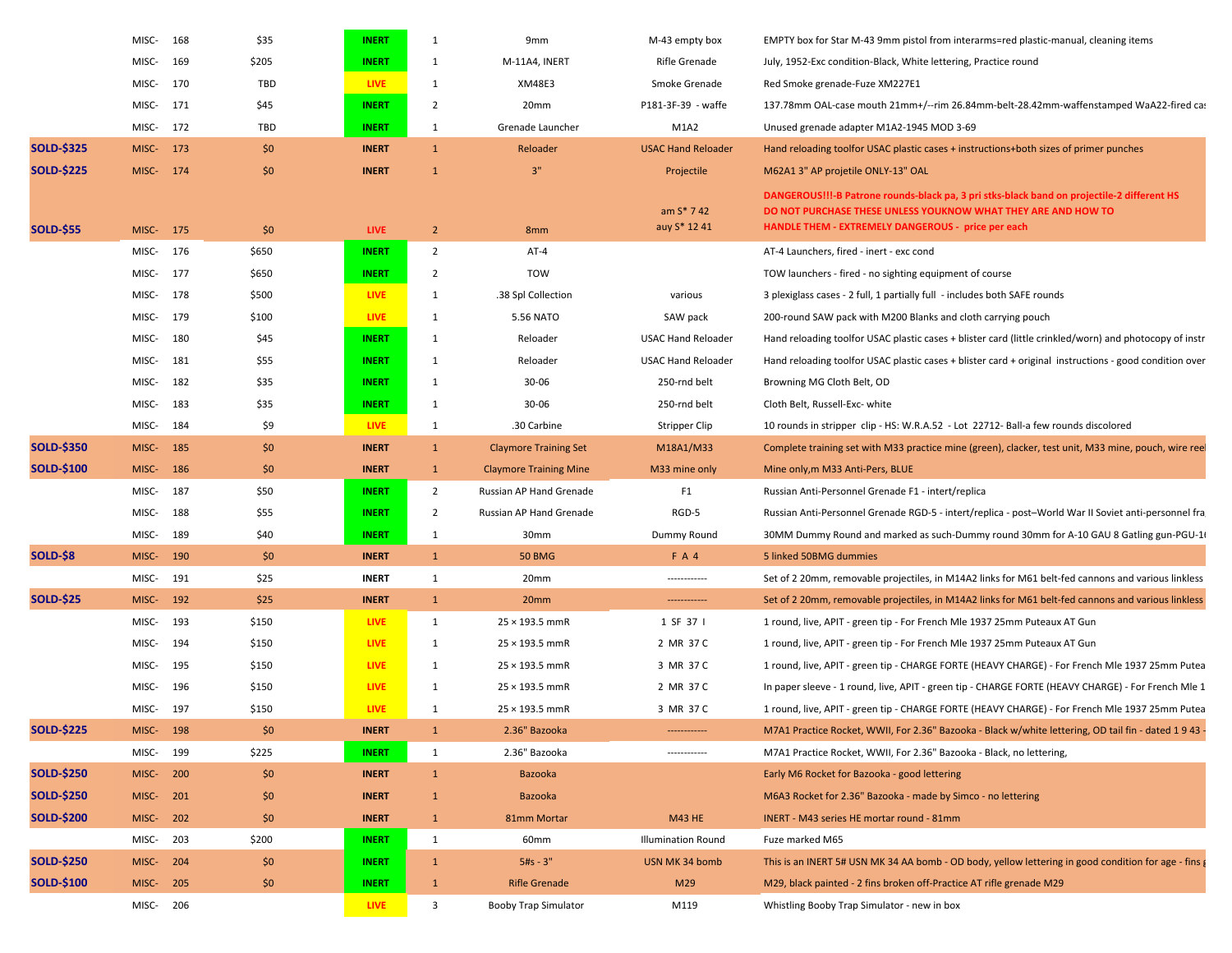|                     | MISC-     | 207 | \$785 | N/A          | $\mathbf{1}$   | COLT AR Scope - original        | 3x20                         | Original box, instructions - maybe never used                                                                                                                        |
|---------------------|-----------|-----|-------|--------------|----------------|---------------------------------|------------------------------|----------------------------------------------------------------------------------------------------------------------------------------------------------------------|
| <b>SOLD-\$110</b>   | MISC-     | 208 | \$0   | <b>INERT</b> | $\mathbf{1}$   | M651 Tear Gas                   | 40mm                         | INERT 40mm M651 CS round - exc condition                                                                                                                             |
| <b>SOLD-\$300</b>   | MISC-     | 209 | \$0   | <b>INERT</b> | $\mathbf{1}$   | 2.36" Bazooka                   | $M-10$                       | White phosphorus round                                                                                                                                               |
|                     | MISC-     | 210 | \$50  | <b>INERT</b> | 1              | $M-11$                          | Dummy Suppressor             | Fake/Dummy Suppressor for MAC M-11 - approx 9" long, flat black                                                                                                      |
|                     |           |     |       |              |                |                                 |                              | REPLICA/INERT German M24 Stick Hand Grenade - wood/metal construction-Stielhandgranate or "F                                                                         |
|                     | MISC-     | 211 | \$30  | <b>INERT</b> | 1              | Grenade                         | German REPLICA M24           | no bottom cap                                                                                                                                                        |
|                     | MISC-     | 212 |       | <b>INERT</b> | 1              | Mine                            | M-8 Mine Simulator           | Blue, INERT, good white lettering, complete with INERT M-10 Fuze assembly                                                                                            |
|                     | MISC-     | 213 | \$95  | <b>INERT</b> | $\mathbf{1}$   | <b>Practice Round-INERT</b>     | 40mm - M385                  | INERT - NO PRIMER/BLANK IGNITER - WITH linkage from belt                                                                                                             |
| <b>SOLD-\$135</b>   | MISC-     | 214 | \$0   | <b>INERT</b> | $\mathbf{1}$   | <b>Practice Round-INERT</b>     | 40mm - M385                  | INERT - NO PRIMER/BLANK IGNITER - Case is Marked "EMPTY' in white - excellent condition/new                                                                          |
|                     | MISC-     | 215 | \$5   | <b>INERT</b> | 4              | <b>Fired Case</b>               | 25mm Bushmaster              | Fired Cases only - Bushmaster-- U.S. 25x137mm                                                                                                                        |
|                     | MISC-     | 216 | \$200 | <b>LIVE</b>  | 1              | 30 <sub>mm</sub>                | 30 x 126B - T239             | US Experimental round - T239 Series-extended version of the usual Aden/DEFA cartridge for the Ade                                                                    |
|                     | MISC-     | 217 | \$145 | <b>LIVE</b>  | 1              | 37 <sub>mm</sub>                | <b>BLANK - M16 CASE</b>      | BLANK CARTRIDGE with M16 brass case for M3, M5, & M6 37mm guns-With shipping container                                                                               |
|                     | MISC-     | 218 | \$125 |              | 1              | 40 <sub>mm</sub>                | Leaf Sight - M203            | M203 Grenade Launcher Rear LEAF Sight - new                                                                                                                          |
|                     | MISC-     | 219 | \$125 |              | $\overline{2}$ | 40mm                            | Quadrant Sight - M203        | M203 Grenade Launcher Quadrant Sight - new                                                                                                                           |
|                     | MISC-     | 220 | \$150 | <b>LIVE</b>  | 1              | 37mm                            | Mod 1 AA Cannon of 1918      | Model of 1918 Model 1 AA Cannon (Watervliet Arsenal) - Lot 1075                                                                                                      |
|                     |           |     |       |              |                |                                 |                              | Winchester Hotchkiss patent round - live primer - fired projectile - dated May, 1891 - case neck split                                                               |
|                     | MISC-     | 221 | \$150 | LIVE         | 1              | 37 <sub>mm</sub>                | Live Primer-fired projectile | red paint left on projectile - Winchester roll markings clearly visible on brass rotating band - "1 poun                                                             |
|                     | MISC-     | 222 |       | LIVE         | 1              | Mine Fuze                       | M604 - new in can            | Fuze M604 is used to activate the M12, M12A1, and the M20 antitank practice mines                                                                                    |
|                     | MISC-     | 223 | \$100 | LIVE         | $\overline{7}$ | <b>Artillery Simulator</b>      | M21                          | Artillery (tank) fire simulator - pick up only - cannot ship                                                                                                         |
|                     | MISC-     | 224 |       | <b>LIVE</b>  | 1              | <b>Firing Devices</b>           | M-5                          | M-5 Firing devices - sealed box of 4                                                                                                                                 |
| PIX 6-8-20          | MISC-     | 225 | \$22  | <b>INERT</b> | 1              | 37 <sub>mm</sub>                | <b>CN Fired round</b>        | S&W red anodized aluminum case - fired-CN Anti-Riot Projectile                                                                                                       |
| PIX 6-8-20          | MISC-     | 226 | \$22  | <b>INERT</b> | 1              | 37 <sub>mm</sub>                | <b>CN Fired round</b>        | S&W aluminum case - fired - CN Anti-Riot Projectile - No 17 - 1975                                                                                                   |
| <b>SOLD-\$150</b>   | MISC-     | 227 | \$0   | <b>INERT</b> | $\mathbf{1}$   | 30 <sub>mm</sub>                | 30 x 126B - T328 Projectile  | Steel projectile, aluminum windscreen, black, 1 copper driving band<br><b>Projectile Markings</b><br>DUMMY T 252 KOP-SA-99X - Driving Band Markings: ZEL-2-4 55 30MM |
|                     |           |     |       |              |                |                                 |                              | WECOM/XM 140 - for Cheyenne helicopter-inert Dummy-also for XM188 and XM230 guns - Experin                                                                           |
| <b>SOLD-\$100</b>   | MISC-     | 228 | \$0   | <b>INERT</b> | $\mathbf{1}$   | 30mm                            | 30x100B - Dummy              | 30MMXM193B1 on case bottom                                                                                                                                           |
|                     |           |     |       |              |                |                                 |                              | XM794E1 round -inert-Systems utilizing the 25mm cannons include: the M2/M3 Bradley, MK38 Nava                                                                        |
|                     | MISC-     | 229 | \$75  | <b>INERT</b> | 1              | 25mmx137mm                      | 25x137 - Dummy               | LAV-25/LAV-AD, Desert Warrior, M113 APC with 25mm Gun Turret, and other light armored vehicles                                                                       |
|                     | MISC-     | 230 | \$200 | <b>INERT</b> | 1              | 30mm                            | 30 x 126B - T328 Projectile  | Ball round - Projectile is marked ZEL-2-4 55 30MM T328 and the tip is aluminum - rare to find one                                                                    |
|                     |           |     |       |              |                |                                 |                              | WECOM/XM 140 - for Cheyenne helicopter-inert Dummy-also for XM188 and XM230 guns - Experin                                                                           |
|                     | MISC-     | 231 | \$100 | <b>INERT</b> | $\mathbf{1}$   | 30mm                            | 30x100B - Dummy              | NO Markings on case bottom - 2 holes in case - driving band marked DUMMY                                                                                             |
| <b>SOLD-\$22/EA</b> | MISC-     | 232 | \$0   | <b>INERT</b> | $\overline{2}$ | 30mm                            | <b>Drill Round - steel</b>   | INERT Drill round-marked DUMMY CARTRIDGE 30MM on base                                                                                                                |
| <b>SOLD-\$250</b>   | MISC-     | 233 | \$0   | <b>INERT</b> | $\mathbf{1}$   | <b>H&amp;R Reising Magazine</b> | 20-round                     | Almost new - doesn't look as if it were used - blue 20-round original Harrington & Richardson SMG n                                                                  |
| <b>SOLD-\$250</b>   | MISC-     | 234 | \$0   | <b>INERT</b> | $\mathbf{1}$   | <b>H&amp;R Reising Magazine</b> | 20-round                     | Almost new - doesn't look as if it were used - blue 20-round original Harrington & Richardson SMG n                                                                  |
|                     | MISC- 235 |     | \$45  | <b>INERT</b> | 1              | Browning 30-cal MG Belt         | 250-round cloth belt         | New/unused Browning MG belt - 250 rounds - Marked I.B Co. 1942 (International Braid Co.)                                                                             |
|                     |           |     |       |              |                |                                 |                              | INERT - RGK-3 - excellent condition - This grenade was developed by the Soviet Union during the Co                                                                   |
|                     | MISC-     | 236 | \$385 | <b>INERT</b> | 1              | Soviet Grenade - Hand           | <b>RGK-3 - INERT</b>         | produced by numerous countries It is a drogue stabilized, impact fuzed, hollow charge device, with<br>and a secondary fragmentation radius of about 20m.             |
|                     | MISC-     | 237 | \$75  | <b>INERT</b> | 1              | 30mm                            | Aden/Defa Drill Round        | Steel dummy/drill round for Aden and Defa aircraft cannons                                                                                                           |
|                     | MISC-     | 238 | \$185 | <b>INERT</b> | 1              | 25mm                            | Philco-Ford Dummy            | Full case aluminum dummy                                                                                                                                             |
| <b>SOLD-\$900</b>   | MISC- 239 |     | \$0   | <b>INERT</b> | $\overline{4}$ | <b>H&amp;R Reising Magazine</b> | 20-round                     | 4 mags-A few spots of rust here/there - mostly on floorplate and back rib - do not appear to have be                                                                 |
|                     |           |     |       |              |                |                                 |                              |                                                                                                                                                                      |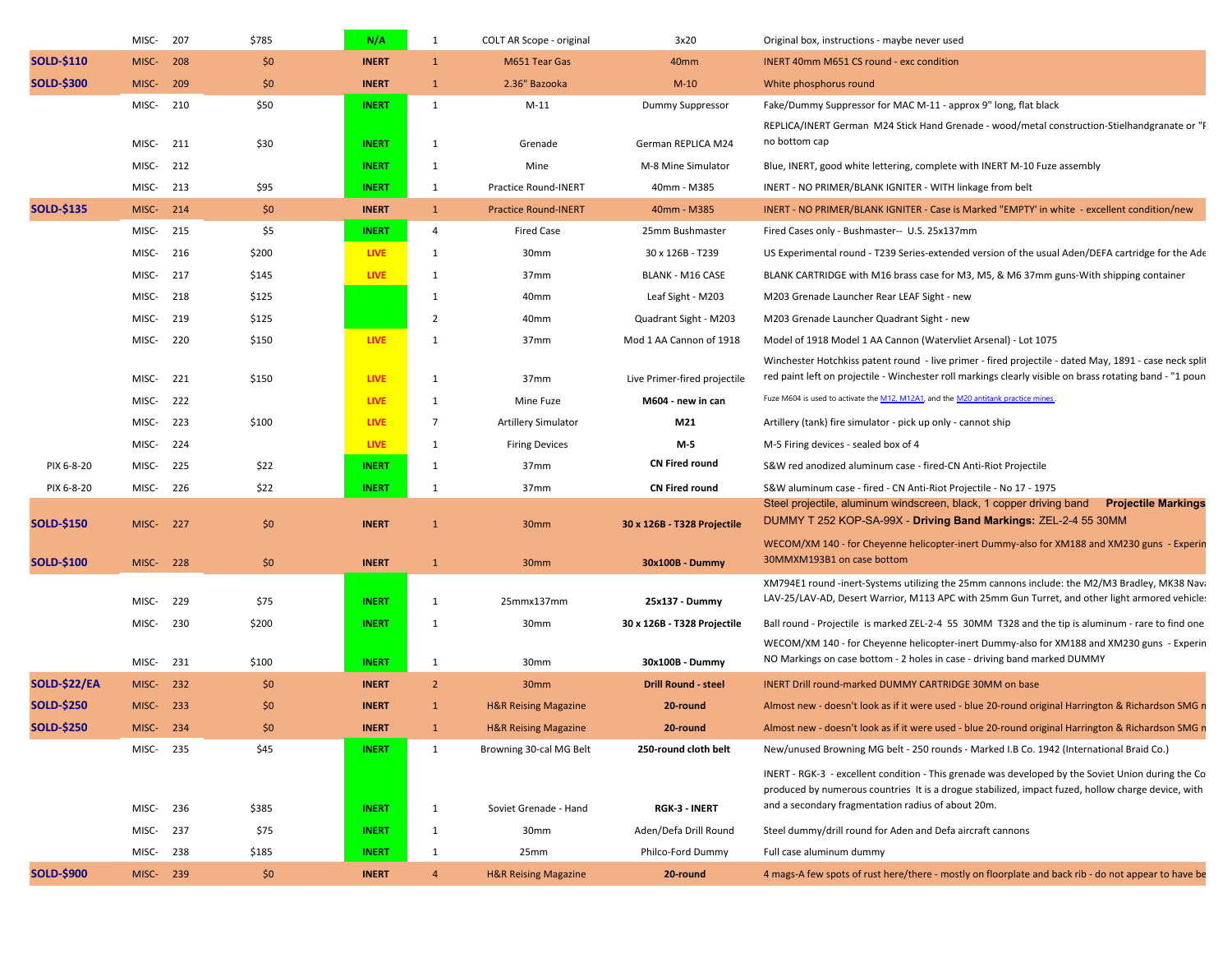|                   | MISC-     | 240 | \$200      | <b>INERT</b> | $\mathbf{1}$            | 30mm                            | 30 x 126B - T239            | Ball round - Projectile is marked ZEL-2-4 55 30MM T328 and the tip is blackened aluminum - rare t<br>marked T239                                                                                                                               |
|-------------------|-----------|-----|------------|--------------|-------------------------|---------------------------------|-----------------------------|------------------------------------------------------------------------------------------------------------------------------------------------------------------------------------------------------------------------------------------------|
| <b>SOLD-\$450</b> | MISC- 241 |     | \$0        | <b>INERT</b> | $\overline{\mathbf{3}}$ | <b>H&amp;R Reising Magazine</b> | 12-round                    | 3 magazines - Some rust on floorplates and feed lip/follower of #1 - do not appear to have been use<br>follower/feed lips                                                                                                                      |
|                   | MISC-     | 242 | \$100      | <b>INERT</b> | 1                       | 30mm                            | 30x100B - Dummy             | DUMMY CARTRIDGE 30MM marked on case bottom - WECOM/XM 140 - for Cheyenne helicopter-ir<br>XM188 and XM230 guns - Experimental round                                                                                                            |
|                   | MISC-     | 243 | \$185      | <b>INERT</b> | 1                       | 30mm                            | 30 x 126B - T328 Projectile | TP-239 - Ball round - Projectile is marked HVM-15-8 54 30MM T328 and the tip is aluminum - rare<br>case intact-proj marked K O P -5 -6 1 hole in base of case                                                                                  |
| can't find it     | MISC-     | 244 | \$125      | <b>INERT</b> | 1                       | Soviet Mine                     | PFM-1                       | INERT - Soviet Training Mine - "Butterfly/GreenParrot"                                                                                                                                                                                         |
|                   | MISC-     | 245 | \$25       | <b>INERT</b> | 1                       | 40mm                            | Fired Cases - cap           | Set of 3 40mm rounds with plastic cap - on M118 cases                                                                                                                                                                                          |
|                   | MISC-     | 246 | TBD        | <b>INERT</b> | 1                       | Rifle Grenade                   | M23A1                       | Red smoke streamer                                                                                                                                                                                                                             |
|                   | MISC-     | 247 | TBD        | <b>INERT</b> | 1                       | <b>Rifle Grenade</b>            |                             | Gray painted smoke grenade                                                                                                                                                                                                                     |
|                   | MISC-     | 248 | TBD        | <b>INERT</b> | 1                       | Grenade                         |                             | Unidentified German Grenade                                                                                                                                                                                                                    |
|                   | MISC-     | 249 | TBD        | <b>INERT</b> | 1                       | Rifle Grenade                   |                             | OD with ring halfway up                                                                                                                                                                                                                        |
|                   | MISC-     | 250 | TBD        | <b>INERT</b> | 1                       | 37 <sub>mm</sub>                | Drill Round-Projectile Only | Projectile ONLY-37mm Drill Round for M3, M5, and M6 - dated 1942                                                                                                                                                                               |
|                   | MISC-     | 251 | TBD        | <b>INERT</b> | 1                       | 20mm                            | DUMMY-M51A1                 | Steel Dummy - Marked M51A1                                                                                                                                                                                                                     |
|                   | MISC-     | 252 | TBD        | <b>INERT</b> | 1                       | 20mm                            | DUMMY-M51E8                 | Steel Dummy - Marked M51E8                                                                                                                                                                                                                     |
|                   | MISC-     | 253 | TBD        | <b>LIVE</b>  | 1                       | 30-06                           | Bandoleer-60 rounds         | 60 rounds 30-06 Ball in 6-pocket OD bandoleer - rounds are in 5-round stripper clips and HS is: LC 5.                                                                                                                                          |
|                   | MISC-     | 254 | TBD        | <b>INERT</b> | 1                       | <b>MAC M-10</b>                 | <b>Buttstock</b>            | New old stock MAC/RPB M10 buttstock using Thompson buttstock                                                                                                                                                                                   |
|                   | MISC-     | 255 | TBD        | <b>INERT</b> | 1                       | <b>MAC M-10</b>                 | Buttstock                   | New old stock MAC/RPB M10 buttstock using M-1 Carlbine buttstock                                                                                                                                                                               |
|                   | MISC-     | 256 | \$250      | <b>INERT</b> | 1                       | 37 <sub>mm</sub>                | T324E22                     | DUMMY-For the Vigilante Gatling Gun system - tip painted yellow-dated 1957 - HE                                                                                                                                                                |
|                   | MISC-     | 257 | \$150      | <b>INERT</b> | 1                       | 37 <sub>mm</sub>                | M16                         | Marked GRAPHO PRODUCTS INC. 1941-1943 on driving band - hs 37MM M16                                                                                                                                                                            |
|                   | MISC-     | 258 | \$175      | <b>INERT</b> | 1                       | 40mm                            | M31A1                       | DUMMY-Dated 1944 - HS reads 40MM MK2 - Projectile marked 40MM M31A1                                                                                                                                                                            |
|                   | MISC-     | 259 | TBD        | <b>INERT</b> | 1                       | 40mm                            | DRILL - N2                  | Steel drill cartridge - red paint in grooves - HS: 40MM. N2 DRILL S E 1953 (HS is in red)                                                                                                                                                      |
|                   | MISC-     | 260 | <b>TBD</b> | <b>INERT</b> | 1                       | 40mm                            | MK 1 - MOD 1/MK 3 -Navy     | 3-hole dummy - MK 1 MOD 1 DMCO 3-42 on driving band-HS: MK 3 DUMMY CARTRIDGE MK 1                                                                                                                                                              |
|                   | MISC-     | 261 | \$95       | <b>LIVE</b>  | 1                       | 7.7 Japanese                    | Loading strip               | UNOPENED box of 7.7 Jap on MG feed strip - 30 rounds                                                                                                                                                                                           |
|                   | MISC-     | 262 | \$65       | <b>LIVE</b>  | 1                       | 7.7 Japanese                    | Loading strip               | OPENED box of 7.7 Jap on MG feed strip - 30 rounds                                                                                                                                                                                             |
|                   | MISC-     | 263 | \$325      | <b>INERT</b> | $\mathbf{1}$            | <b>Teller Mine</b>              | T.Mi.43                     | INERT - Marked DUMMY on back - steel-U.S. WWII German Anti-Tank T.Mi.43 Tellermine Training M                                                                                                                                                  |
|                   | MISC-     | 264 | \$325      | <b>INERT</b> | 1                       | "Super Bazooka"                 | M29A2                       | INERT-PRACTICE ROUND with M-405 DUMMY Fuze - dated FEB, 1952                                                                                                                                                                                   |
|                   | MISC-     | 265 | \$250      | <b>INERT</b> | 1                       | <b>Teller Mine</b>              | T.Mi.42                     | INERT - Marked DUMMY on back - steel-U.S. WWII German Anti-Tank T.Mi.42 Tellermine Training M                                                                                                                                                  |
|                   | MISC-     | 266 | \$20       | <b>LIVE</b>  | 1                       | 7.7 Japanese                    | Loading strip               | OPENED SLEEVE of 7.7 Jap on MG feed strip - 24 rounds - some rust on feed strip                                                                                                                                                                |
|                   | MISC-     | 267 | \$65       | <b>LIVE</b>  | 1                       | 7.7 Japanese                    | Loading strip               | FULL but OPENED sleeve of 7.7 Jap on MG feed strip - 30 rounds                                                                                                                                                                                 |
|                   | MISC-     | 268 | \$65       | LIVE:        | -1                      | 7.7 Japanese                    | Loading strip               | FULL but OPENED sleeve of 7.7 Jap on MG feed strip - 30 rounds                                                                                                                                                                                 |
|                   | MISC- 269 |     | \$50       | <b>LIVE</b>  | $\mathbf{1}$            | .303 British                    | Loading strip               | .303 British on feed strip - 13 rounds                                                                                                                                                                                                         |
|                   | MISC- 270 |     | \$35       | <b>INERT</b> | $\mathbf{1}$            | <b>Rifle Grenade</b>            | M-31 Practice               | INERT-PRACTICE ROUND-The rifle grenade HEAT, M31 is a point-initiated, base-detonated (PIBD), hij<br>employs a shaped charge to defeat armor plate or concrete, and will function against targets at all a<br>obliquity up to 65°.             |
|                   | MISC- 271 |     | \$35       | <b>INERT</b> | 1                       | Rifle Grenade                   | M-31 Practice               | INERT-PRACTICE ROUND-The rifle grenade HEAT, M31 is a point-initiated, base-detonated (PIBD), hi <sub>l</sub><br>employs a shaped charge to defeat armor plate or concrete, and will function against targets at all a<br>obliquity up to 65°. |
|                   | MISC- 272 |     | \$375      | <b>LIVE</b>  | 1 pair                  | Rifle Grenade                   | Smoke-Green & Yellow        | A PAIR of live Rifle Grenades, Smoke - Green & Yellow in original tubes-M22A2 - PICK UP ONLY!!                                                                                                                                                 |